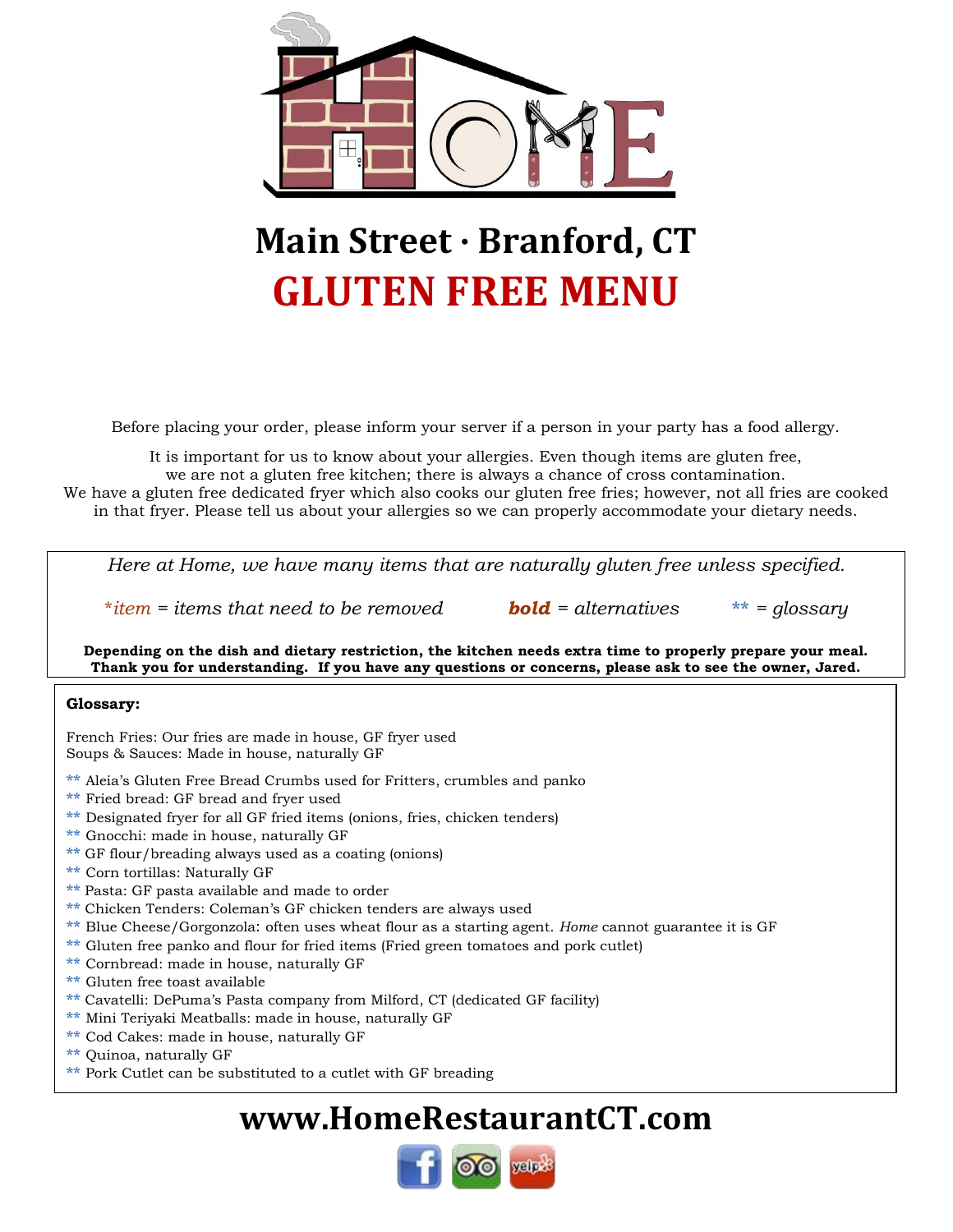#### **appetizers**

Roasted Tomato Soup (2012) cup 5/ bowl 9

Coconut Curry Mussel Chowder cup 7/ bowl 14

#### Eggplant Parm Fritters**\*\***

#### 14 *GF fryer*

Mini Teriyaki Meatball**\*\*** Platter <sup>18</sup> with bibb lettuce, pickled carrots and a cabbage-ginger slaw

"Fried Dough" Chips 14.5 with "Home"made marinara and herb whipped Liuzzi's ricotta cheese for dipping *\*without chips / GF fried bread***\*\***

> Nashville Hot Chicken Wings 15 served with Texas Slaw and a cornbread crumble**\*\*** *GF fryer*

Cheese Board 18 hand selected specialty cheeses served with house-made accompaniments *\*without crostinis / GF toast points***\*\***

Cod Cakes <sup>14</sup> with a shaved asparagus and jicama slaw and a cajun remoulade

> General Tso's Brussels Sprouts 13 topped with toasted sesame seeds and scallions *GF fryer*

HOMEmade Hummus 15 topped with smoked paprika and extra virgin olive oil served with grilled pita chips and carrots *\*without pita chips / GF toast points***\*\***

> Bowl of Fries 8 HOMEmade, hand cut French fries served with a trio of dipping sauces *GF fryer*

#### **"Home"-style mac & cheese**

*gluten free pasta available (made to order)*

Spicy Buffalo Chicken **\*\*** topped with blue cheese **\*\*** *\*without blue cheese GF fryer for chicken tenders* 10 half/18 full

Roasted Vegetable MAC carrots, bell peppers, eggplant and chickpeas topped with torched brie cheese 10 half/18 full

The Big Mac MAC mac & cheese tossed with ground beef, onions and pickles topped with shredded lettuce, sesame seeds & special sauce 11 half/20  $full$ 

#### Mussel Rockefeller MAC

PEI mussels and spinach mac & cheese topped with lemon-parmesan panko**\*\*** 12 half/22 full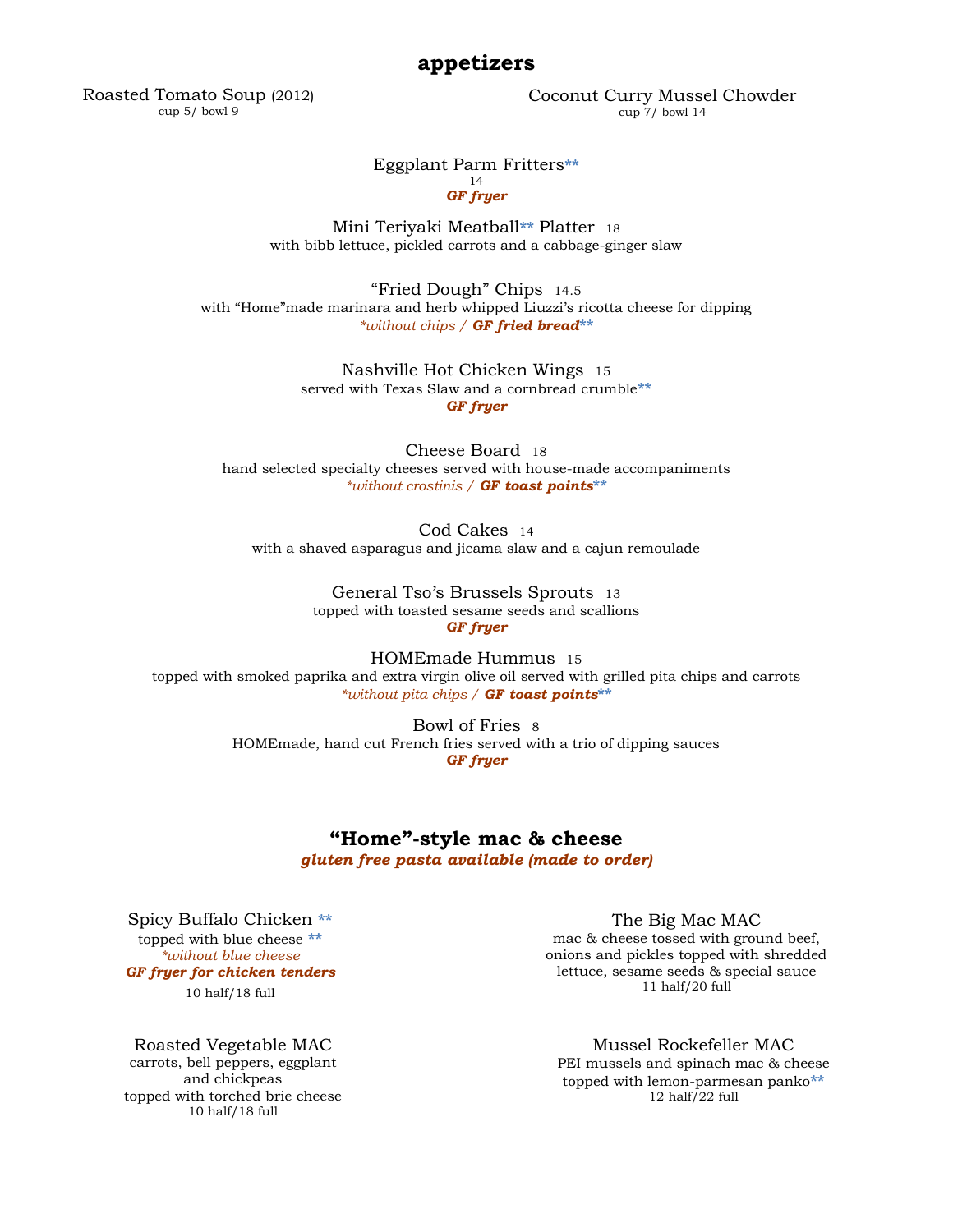#### **sandwiches & HOME-dogs**

*(served with your choice of salad or hand cut fries)* **substitute side: cup of soup \$2-5, ½ mac and cheese \$5-8** *wraps: (2) corn tortilla / sandwiches: bread (\$2) / dogs: hot dog bun (\$2) OR sandwich fillings can be served over a salad GF fryer for hand cut fries*

The Home Burger\* <sup>18</sup>

boursin cheese, pecan wood smoked bacon, caramelized onion jam and sautéed mushrooms on a *Certified Angus Beef*® patty

Shrimp Po' Boy <sup>19</sup> pan fried shrimp with pico de gallo, bibb lettuce, coleslaw and a Sriracha tartar sauce *served as 2 tacos unless otherwise specified*

Grilled Turkey Burger <sup>17</sup> with cheddar cheese, baby kale, pickled red onions and a peach chutney

Fish Cake Wrap <sup>16</sup> HOMEmade cod cakes**\*\*** with general tso's sauce, pickled carrots and shredded cabbage *served as 2 tacos unless otherwise specified*

"Baked Brie" Grilled Cheese <sup>17</sup> & Tomato Soup gluten free toast**\*\*** stuffed with arugula, brie cheese and fresh raspberries served with a cup of roasted tomato soup

Pork Milanese Sandwich <sup>19</sup> Prime pork cutlet**\*\*** with spinach, muenster cheese, roasted red peppers and a lemon aioli

Eggplant Sandwich <sup>17</sup> eggplant fritters**\*\*** with pickled red onions, arugula, pomegranate molasses and a white bean spread

Patty Melt\* 16 New Haven style burger *Certified Angus Beef*® patty smothered in our "Home"made cheese sauce, with a smoked tomato aioli and fried red onions**\*\*** *GF flour & fryer*

Curry Chicken Salad Wrap <sup>15</sup>

curry dressed shredded chicken with apples, raspberries, bibb lettuce and candied jalapenos *served as 2 tacos unless otherwise specified*

HOME's Popeye-style Chicken Sandwich <sup>16</sup> crispy fried chicken**\*\*** served with crisp HOME cured pickles and spicy mayonnaise on gluten free toast *GF fryer for chicken tenders*

HOME Dog (2014) <sup>15</sup> *Certified Angus Beef*® hot dog, "Home"made BBQ & cheese sauce, topped with fried onions**\*\*** *GF flour & fryer*

The Tennessee Dog <sup>18</sup> *Certified Angus Beef*® hot dog split and stuffed with Nashville Hot sauced French fries**\*\***, coleslaw and pickles *GF fryer*

*Before placing your order, please inform your server if a person in your party has a food allergy*